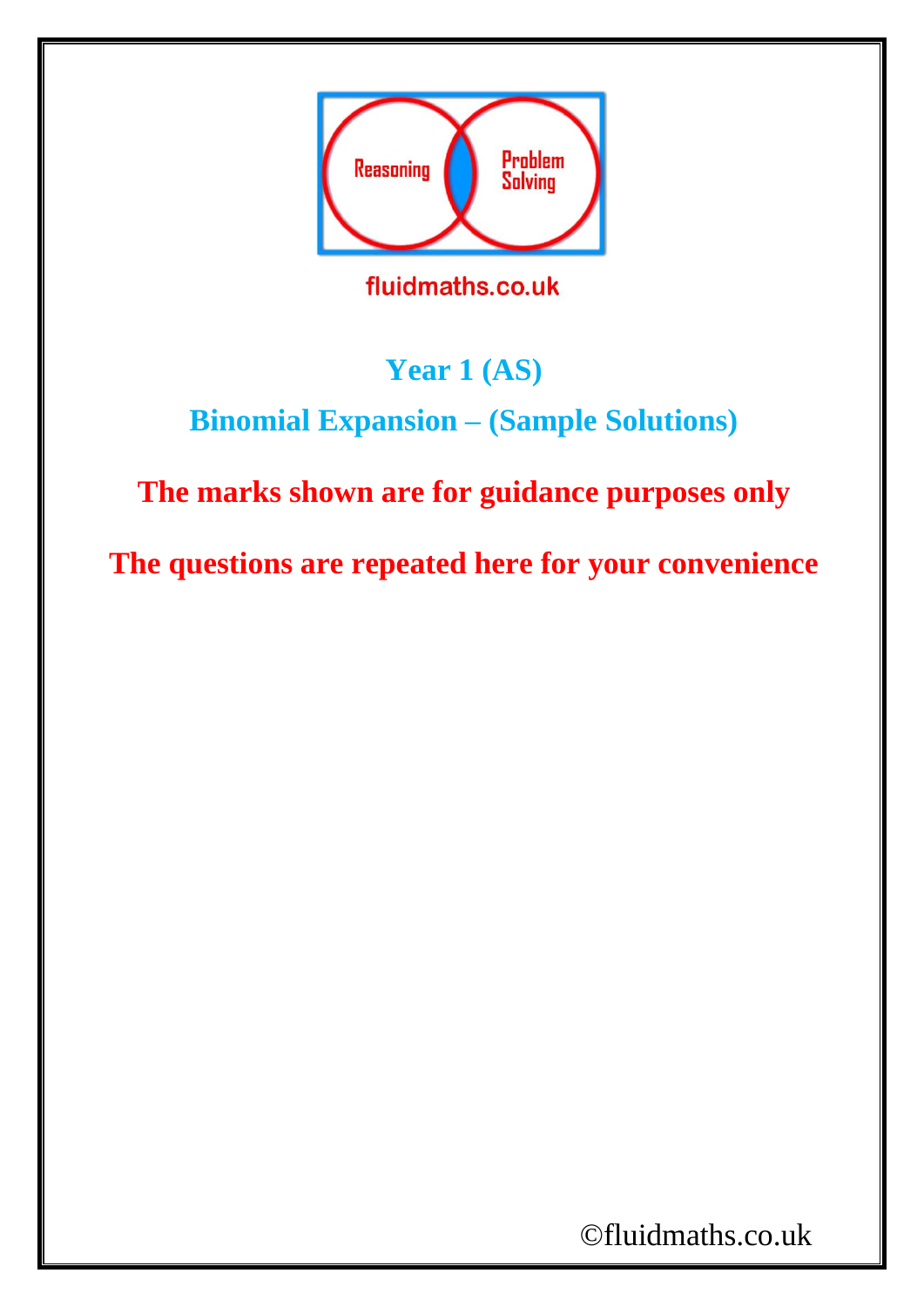$$
\frac{1}{\text{Express } (\sqrt{5} + 2\sqrt{7})^5 \text{ in the form } p\sqrt{5} + q\sqrt{7}}
$$
\nwhere *p* and *q* are whole numbers to be found  
\nSolution  
\n
$$
(\sqrt{5} + 2\sqrt{7})^5 = {5 \choose 0} (\sqrt{5})^5 + {5 \choose 1} (\sqrt{5})^4 2\sqrt{7} + {5 \choose 2} (\sqrt{5})^3 (2\sqrt{7})^2 + {5 \choose 3} (\sqrt{5})^2 (2\sqrt{7})^3 + {5 \choose 4} (\sqrt{5}) (2\sqrt{7})^4 + {5 \choose 5} (2\sqrt{7})^5 \qquad \text{[2marks]} + (3920\sqrt{5}) + (1400\sqrt{5}) + (2800\sqrt{7}) + (3920\sqrt{5}) + (1568\sqrt{7})
$$
\nTherefore,  $(\sqrt{5} + 2\sqrt{7})^5 = (5345\sqrt{5}) + (4918\sqrt{7})$   
\nWhere *p* = 5345 and *q* = 4918 [2marks]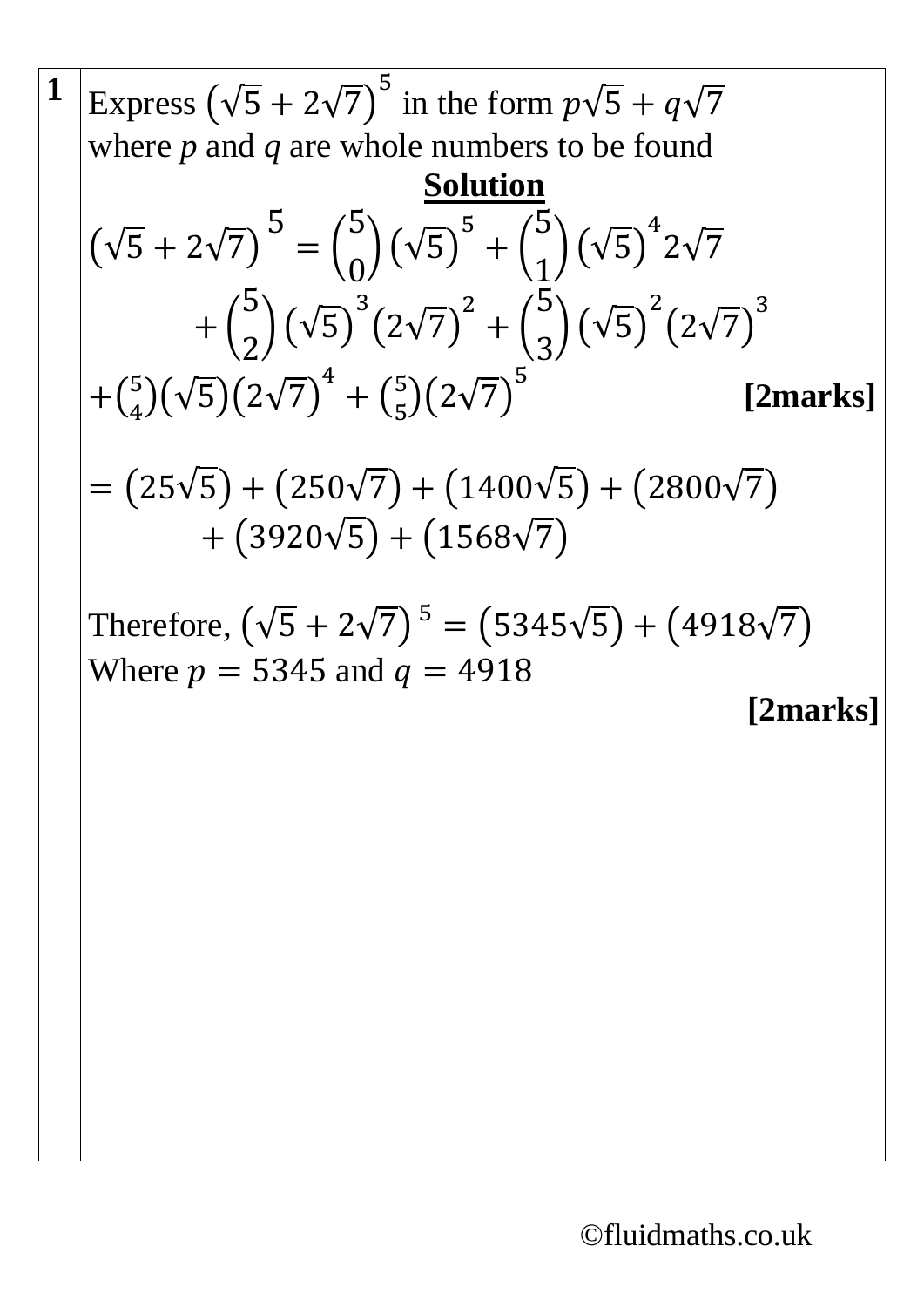$$
2 \quad \text{Show that } {}^{n}C_{3} - {}^{n}C_{2} = \frac{1}{6}(n^{3} - 6n^{3} + 5n)
$$
\n
$$
\text{Apply } {}^{n}C_{r} = \frac{n!}{r!(n-r)!}
$$
\nTherefore,  
\n
$$
{}^{n}C_{3} - {}^{n}C_{2} = \frac{n!}{3!(n-3)!} - \frac{n!}{2!(n-2)!}
$$
\n
$$
= \frac{n(n-1)(n-2)(n-3)!}{3!(n-3)!} - \frac{n(n-1)(n-2)!}{2!(n-2)!} \quad \text{[1mark]}
$$
\n
$$
= \frac{n(n-1)(n-2)}{3 \times 2} - \frac{n(n-1)}{2}
$$
\n
$$
= \frac{n^{3} - 3n^{2} + 2n}{6} - \frac{3n^{2} - 3n}{6}
$$
\n
$$
= \frac{n^{3} - 6n^{3} + 5n}{6} \quad \text{[1mark]}
$$
\n
$$
= \frac{1}{6}(n^{3} - 6n^{3} + 5n) \quad \text{[1mark]}
$$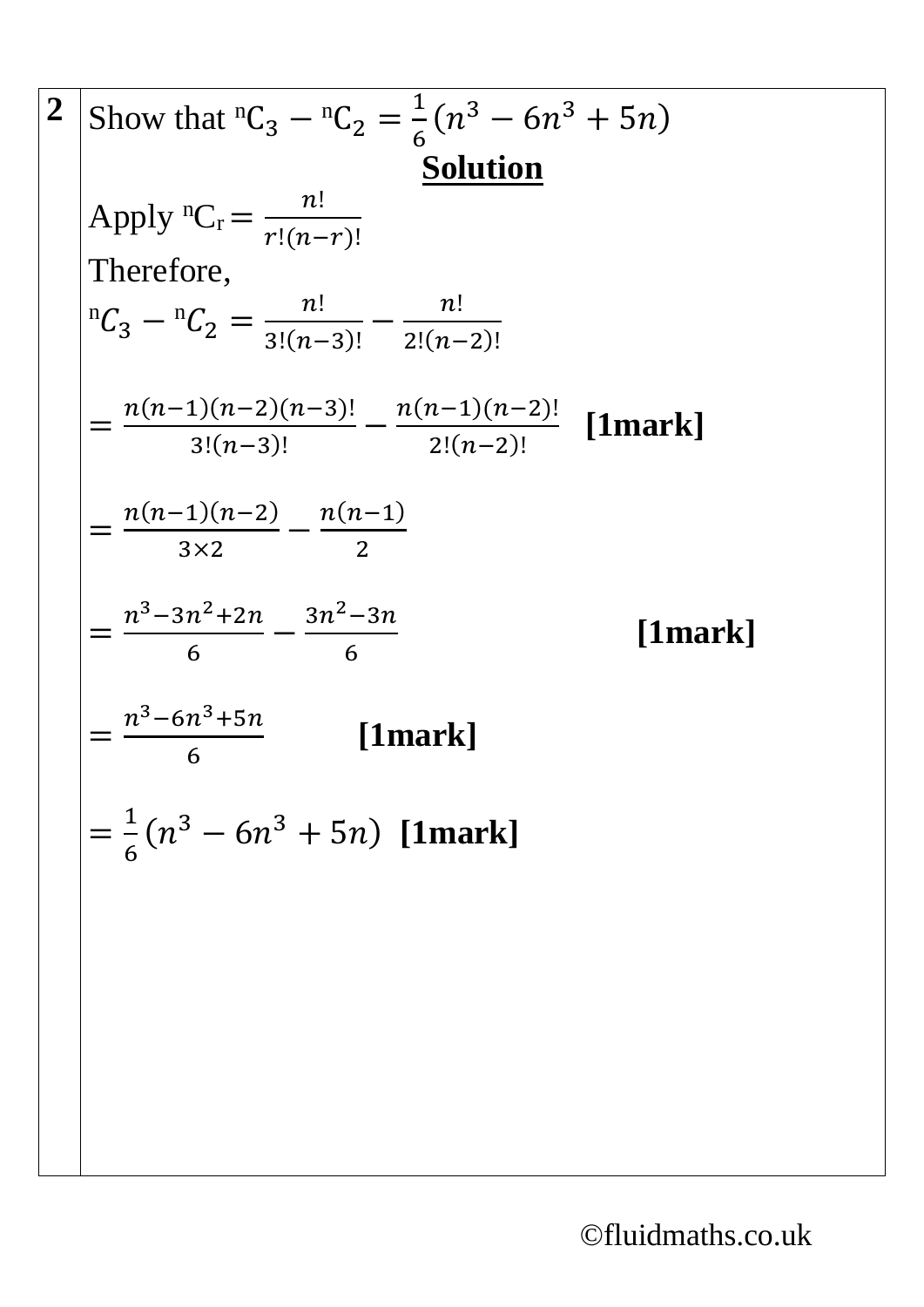**3** The coefficient of  $x^3$  in the expansion of the expression  $(5 + px)^7$  is 7503125. Find the value of *p* **Solution** The coefficient of  $x^3$  is 7503125 Therefore,  $\binom{7}{3}$  $\binom{7}{3}$  × 5<sup>4</sup> ×  $p^3$  = 7503125 **[1mark]**  $21875p<sup>3</sup> = 7503125$  $p^3 = \frac{7503125}{31975}$ 21875 **[1mark]**  $p^3 = 343$  $p = (343)$ 1 3  $p = 7$  [1mark]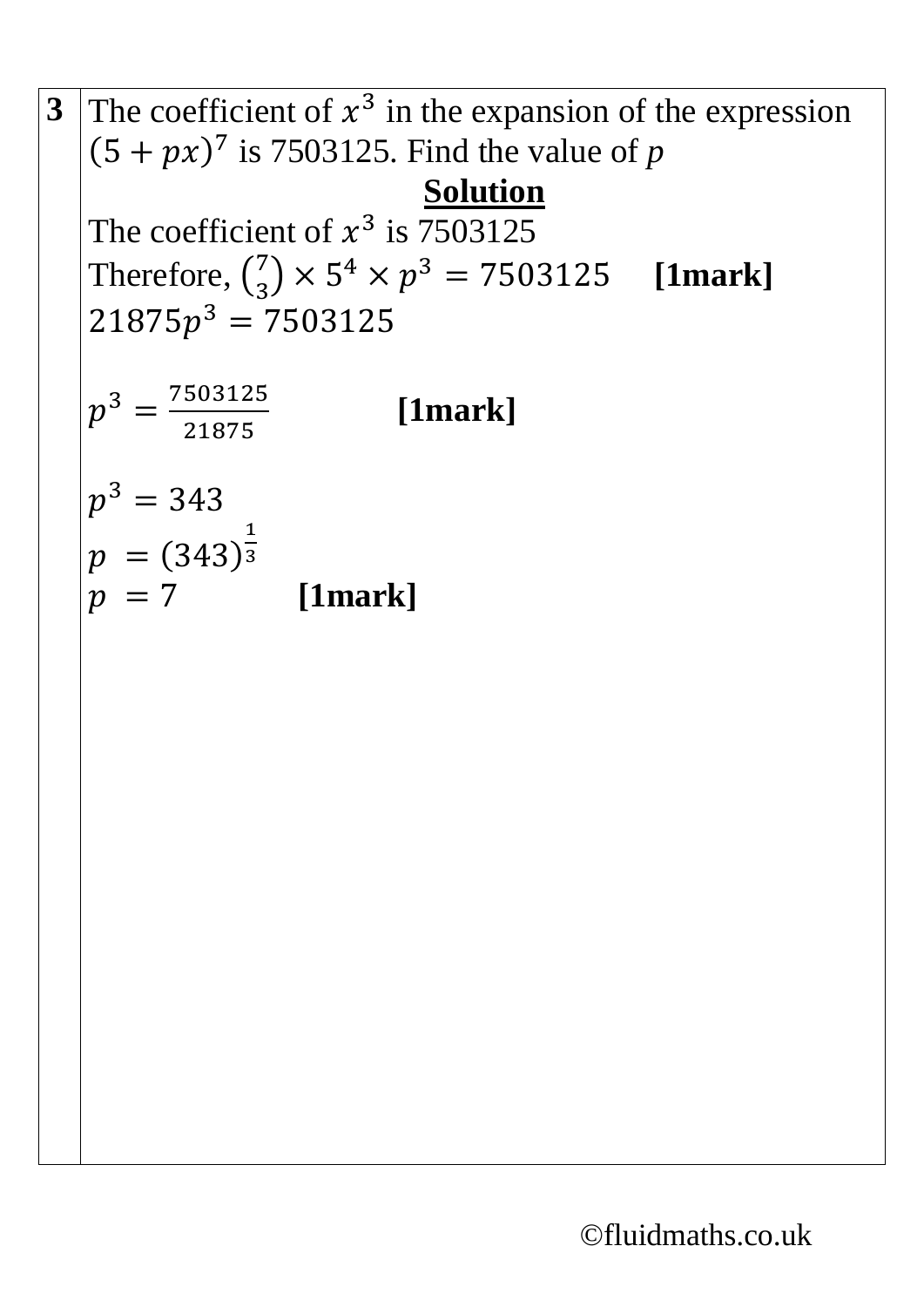```
4 Find the coefficient of the term in x^5 in the expansion of
the expression (2 + 5x)(1 + 2x)^8Solution
General term for (1 + 2x)^8 is {}^nC_r = \binom{8}{r}_{r}^{8})(1)^{8-r}(2x)^{r}The term containing x^4 can be found as follows
 \binom{8}{4}_{4}^{8}) × 1<sup>4</sup> × (2x)<sup>4</sup>
70 \times 2^4 \times x^41120 \times x^4 [1mark]
```
When this is multiplied by  $5x$  from the first bracket, we will obtain a term in *x* 5 Also, the term containing  $x^5$  can be found as follows  $\binom{8}{5}$  $\binom{8}{5}$  × 1<sup>3</sup> × (2x)<sup>5</sup>  $56 \times 2^5 \times x^5$  $1792x^5$ **[1mark]**

When this is multiplied by 2 from the first bracket, we will obtain another term in *x* 5

Therefore for the terms in  $x^5$ , we will have  $= (2 + 5x)(1120x<sup>4</sup> + 1792x<sup>5</sup>)$  $= 2 \times 1792x^{5} + 5 \times 1120x^{5}$  $= 3584x^{5} + 5600x^{5}$  $= 9184x^{5}$  **[1mark]** Hence, the required coefficient is 9184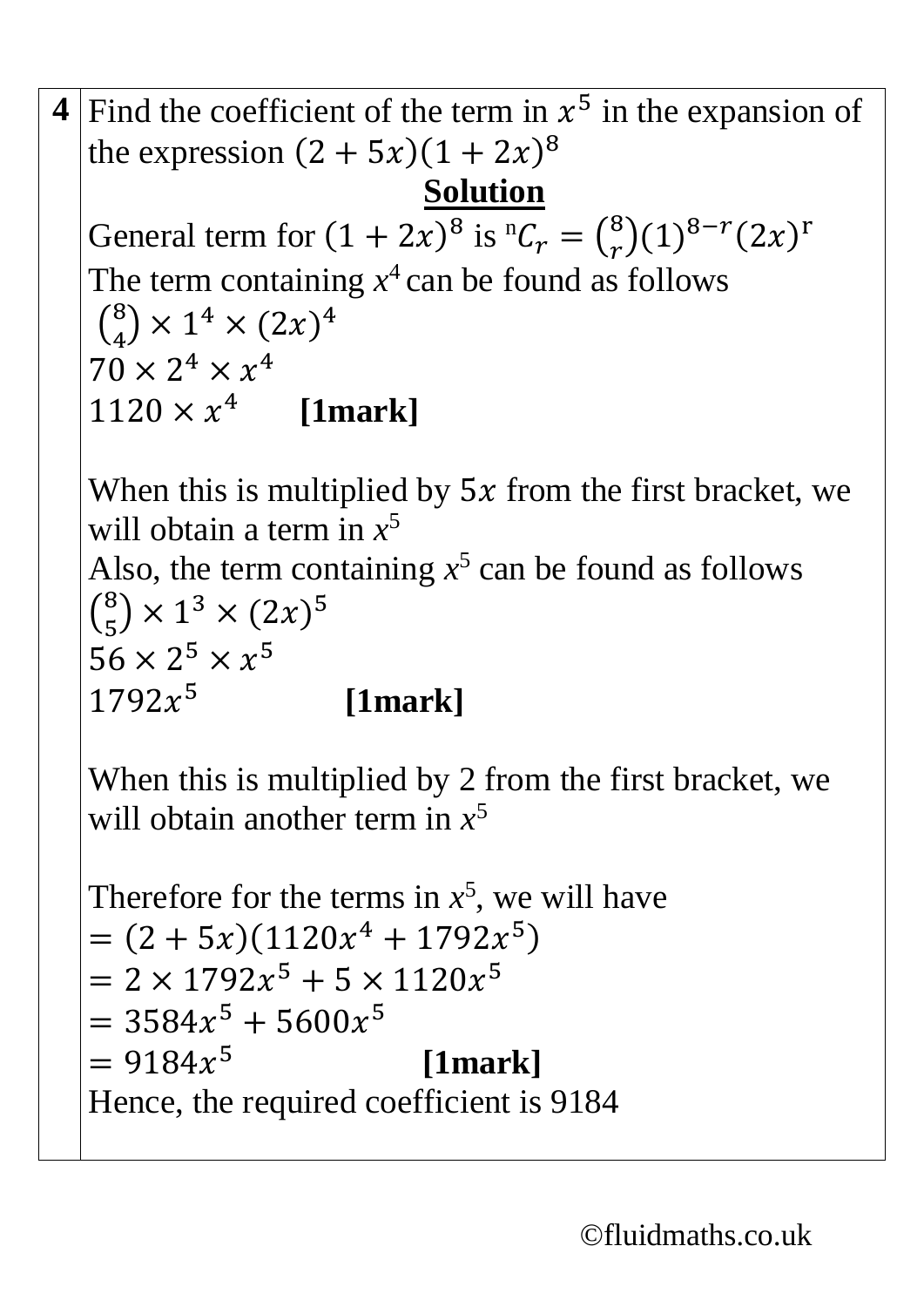5 If 
$$
(k + 3x)^n = 16384 + 86016x + 193536x^2 + \cdots
$$
  
\nWhere k and n are real numbers  
\nFind the values of k and n  
\n
$$
(k + 3x)^n = k^n + \frac{n k^{n-1} (3x)^1}{1!} + \frac{n(n-1)k^{n-2} (3x)^2}{2!} [\text{1mark}]
$$
\nBy comparing the coefficients of the terms in x  
\n $(k + 3x)^n = 16384 + 86016x + 193536x^2 + \cdots$   
\n $k^n = 16384$ ................. A  
\n $3nk^{n-1} = 86016$ ................. B  
\n $\frac{9}{2}n(n-1)k^{n-2} = 193536$ ................. C  
\n[1mark]  
\nFrom B  
\n $3n \frac{k^n}{k} = 86016$   
\nSubstitute  $k^n = 16384$   
\n $\frac{3n}{k}$  16384 = 86016  
\n $\frac{n}{k} = 1.75$  [1mark]  
\nSubstitute  $k^n = 16384$  into equation C  
\n $\frac{9}{2}n(n-1) \frac{16384}{k^2} = 193536$  [1mark]  
\n $n(n-1) \frac{1}{k^2} = 2.625$